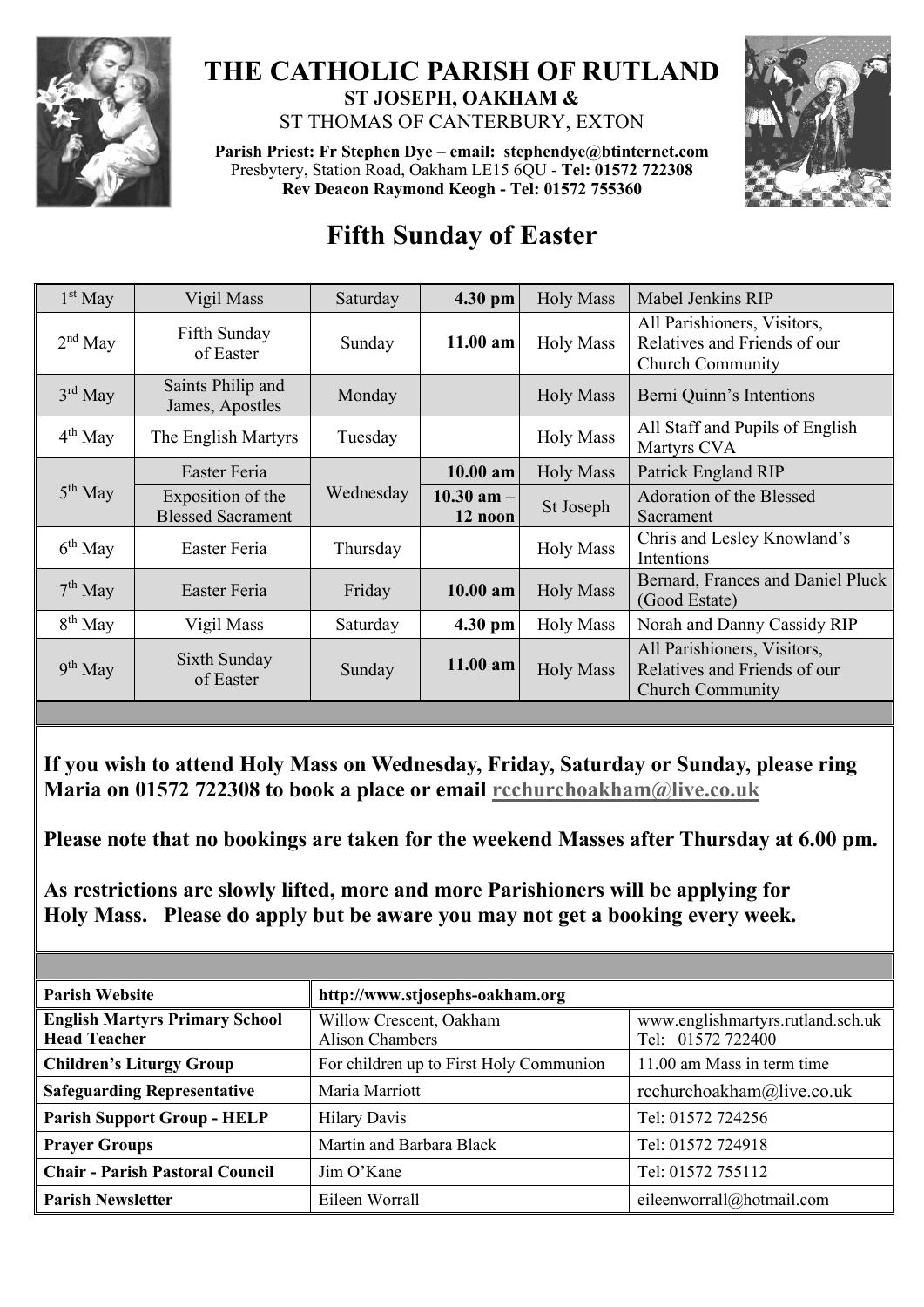**Please pray for the following who are ill:** *Colleen Lully, Mary Hurst, Sarah Ennis, Marie-Jeanne LloydHughes, Philip Quinn, Teresa Thompson, Sharon Larkworthy, Halina Woolford, Elizabeth Fay, Myra Smith, Janet and Barry Chalmers-Stevens, Fr David Bowler, Annie Welsh, Daniel Dopson, Floss Jepson, Joy Widdows, Krystyna Chritchlow, Sally Blythin, Dennis Trevor, Richard Goodger, Jim Whalley, Anne Stevenson, Fr John Trenchar, Elisabeth Simpson, Florence Valentine, Alison Pepperdine. Neil Mackenzie, David Price, Brian Jiggins, Fr Kevin Gradwell, Moira McCormick, Claire Smith and Fiona Ruddle*

If you cannot see your loved one's name in this sick list online you need to sign a consent form – please email Maria at [rcchurchoakham@live.co.uk](mailto:rcchurchoakham@live.co.uk)

**Anniversaries**  *Louis McMillan, John Wooton, Mabel Jenkins, James Stokes, William Rothwell, Liam Caffrey, Catherine Sumner-Fergusson, Elizabeth Doyle, Michael Gardiner, Andrew Smith, Albert Tyler, Harold Healey, Patrick Cleere, Anne Camus Margaret Reeves, Norah Cassidy, Cyril Ecob and David Morton*

| <b>Last Week's Collection</b>             |         | <b>Spiritual Communion</b>                    | Mary's Meals             |
|-------------------------------------------|---------|-----------------------------------------------|--------------------------|
| Envelopes                                 | £73.00  | My Jesus,                                     | Pray in May.             |
| Loose Plate                               | £41.00  | I believe that You are present in the Most    | Throughout the month of  |
| <b>Standing Orders</b>                    | £650.00 | Holy Sacrament. I love You above all          | May, we are asking       |
| Total                                     | £764.00 | things,                                       | churches and people of   |
|                                           |         | and I desire to receive You into my soul.     | faith to pray with us to |
| <b>Holy Mass Intentions</b> Fr Stephen is |         | Since I cannot at this moment receive You     | bless Mary's Meals, as   |
| running about three months behind due     |         | Sacramentally, come at least spiritually into | we recognise the special |
| to a number of reasons. Please be         |         | my heart. I embrace You as if You were        | place of prayer in our   |
| patient – your Holy Mass hasn't been      |         | already there and unite myself wholly to      | work.                    |
| forgotten. Many thanks.                   |         | You. Never permit me to be separated from     | https://www.marysmea     |
|                                           |         | You. Amen.                                    | ls.org.uk/prayinmay      |

**Next Thursday 13th May** is the Solemnity of The Ascension of Our Lord.

**Vocations Zoom Café: God is calling. Are you listening?** The Vocations Team are holding their next café for those interested in finding out more about their calling on Monday 24<sup>th</sup> May at 7.00 pm. This month, Fr Wilfred, Parish Priest of Corpus Christi, Nottingham, and a member of the Religious congregation, Sacred Heart Fathers, will speak about: How He Lives His Call Today. Contact Diane at the Vocations team: [vocationsadmin@dioceseofnottingham.uk](mailto:vocationsadmin@dioceseofnottingham.uk) for the Zoom link or telephone the Vocations Centre on 0115 9501062 for more information. A warm welcome awaits you.

**Episode 2: A Father's Heart – A podcast for Catholic dads** The second episode of the Diocese of Nottingham's Podcast for the Year of St Joseph was published on Friday 30<sup>th</sup> April. In this episode, guests Maziano and Merwyn (from Sacred Heart Parish in Leicester) share their thoughts on St Joseph being 'An Obedient Father' and how we can respond to the will of God in our lives. You can download it from your normal podcast provider or listen online by going to [www.dioceseofnottingham.uk/podcasts](http://www.dioceseofnottingham.uk/podcasts)

#### **English Martyrs School News**

On Monday 19<sup>th</sup> April, the children all participated in collective worship centred on the life of the Duke of Edinburgh. We looked at his life and how he had devoted it to serving others. The children participated in saying prayers for the Queen and the rest of the Royal family, remembering their personal loss as well as our loss as a nation.

Fr Stephen visited the Early Years children last week and blessed our new classroom. We hope to celebrate the new classroom with the rest of the school later on this academic year.

Thanks to the generosity of our parents and their friends and families, we raised an incredible **£964.92** for CAFOD during Lent. £859.95 was from the Walk for Water sponsorship money and £104.97 was from the other class activities.

The Maths Challenge Team of Florence, Isobel, Elisa and Riley took part in the national final of the UKMT Team Maths Challenge on Tuesday, emerging as the runners up in the competition. A fantastic achievement of which they should be really proud. It is a fantastic result – being in the top 2 teams out of the hundreds of schools that took part in the competition.

Thank you to all the parishioners who have completed the questionnaire on the English Martyrs Virtues project so far. You still have time to complete it here: [https://www.englishmartyrs.rutland.sch.uk/the-em-way-virtues](https://www.englishmartyrs.rutland.sch.uk/the-em-way-virtues-project.html)[project.html](https://www.englishmartyrs.rutland.sch.uk/the-em-way-virtues-project.html)

**Red Box 2020 – Thank you** In 2020, our community of St Joseph's raised £633.77 through our Red Boxes and donations to Missio and the Mill Hill Missionaries. Thank you. This is fantastic and very generous during these difficult times. Communities around the world are so grateful that people here in Rutland are supporting through prayer and our generous donations. The missionaries, and the communities they serve, are living in such difficult circumstances, made even harder with COVID-19. They have asked us to pass on their thanks and tell us that they pray for us all. Find out more at missio.org.uk

**HIA project** The following is a YouTube link to an update on the progress with the initiative to open a second Hope into Action House: <https://youtu.be/c9Yrh-SuQi0> Please pray for the success of the project and whether you are being called to invest in or be a volunteer for this second house.